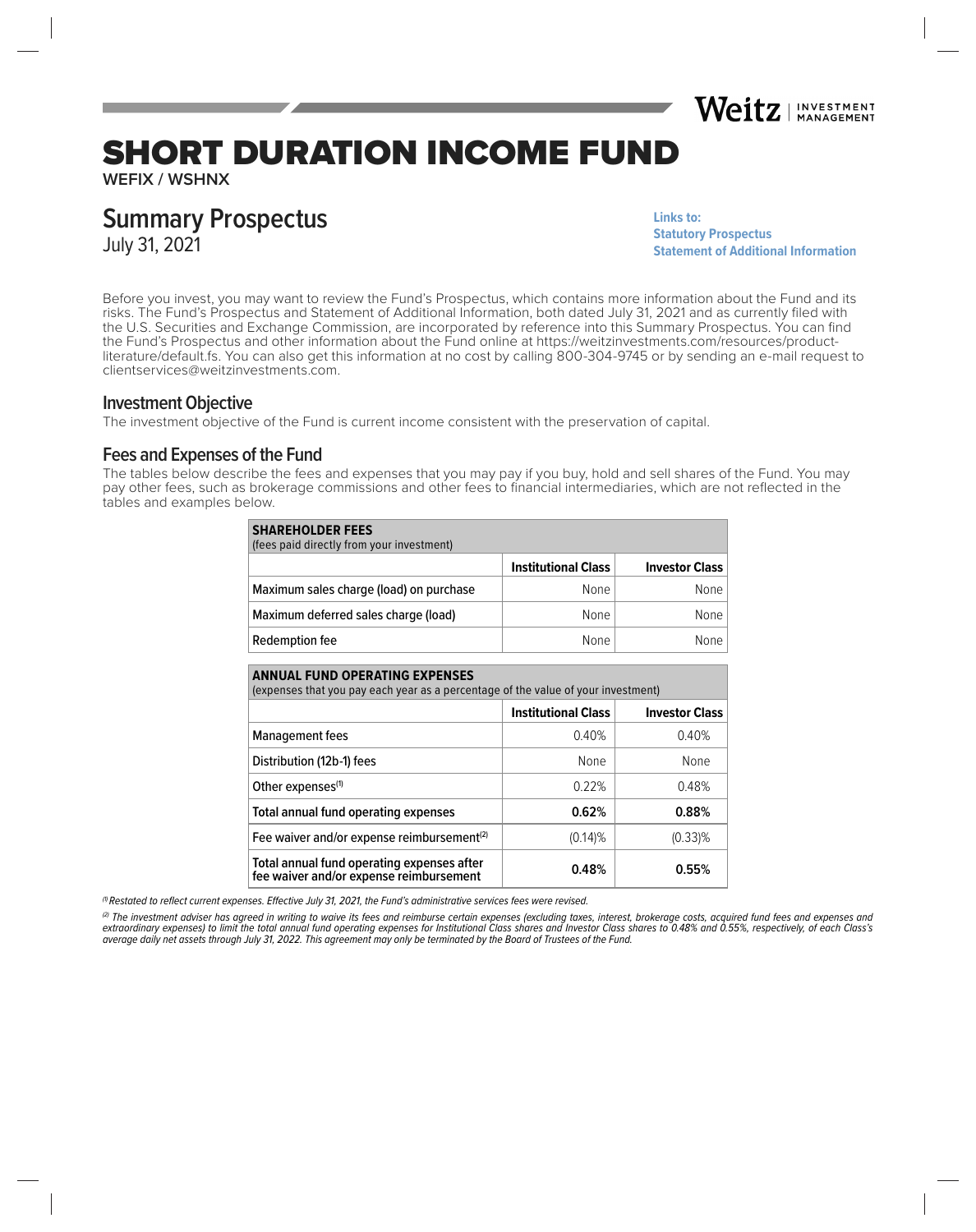### **Example**

This example is intended to help you compare the cost of investing in the Fund with the cost of investing in other mutual funds. The example assumes that you invest \$10,000 in the Fund for the periods indicated and then redeem in full at the end of each of the periods indicated. The example also assumes that your investment has a 5% return each year and the Fund's operating expenses remain the same each year. The example reflects the contractual fee waiver and/or expense reimbursement arrangement, if applicable, for the current duration of the arrangement only.

Although your actual costs may be higher or lower, based on these assumptions your costs would be:

|                     | 1 YEAR | <b>3 YEARS</b> | 5 YEARS | <b>10 YEARS</b> |
|---------------------|--------|----------------|---------|-----------------|
| Institutional Class | \$49   | \$184          | \$332   | \$761           |
| Investor Class      | \$56   | \$248          | \$455   | \$1.054         |

#### **Portfolio Turnover**

The Fund pays transactions costs, such as commissions, when it buys and sells securities (or "turns over" its portfolio). A higher portfolio turnover rate may indicate higher transaction costs and may result in higher taxes when Fund shares are held in a taxable account. These costs, which are not reflected in annual Fund operating expenses or in the example, affect the Fund's performance. During the most recent fiscal year, the Fund's portfolio turnover rate was 45% of the average value of the portfolio.

#### **Principal Investment Strategies**

Under normal circumstances, the Fund will invest at least 80% of its net assets, plus the amount of any borrowings for investment purposes, in debt securities. These debt securities may include U.S. Government securities (including agency securities, and securities issued by government-sponsored enterprises such as Fannie Mae and Freddie Mac, including their mortgage-backed securities), corporate debt securities, other mortgage-backed securities, asset-backed securities and securities issued by foreign governments, which may include sovereign debt. The Fund may invest up to 15% of its total assets in debt securities which are unrated or which are non investment grade (we consider investment grade to mean rated at least BBB- by one or more nationally recognized credit ratings firms) (non investment grade securities are commonly referred to as "junk bonds"); however, U.S. Government securities, as described above, even if unrated, do not count toward this 15% limit. The Fund may invest in derivatives instruments, such as options, futures contracts, including interest rate futures, and options on futures. These investments will typically be made for investment purposes consistent with the Fund's investment objective and may also be used to mitigate or hedge risks within the portfolio or for the temporary investment of cash balances. These derivative instruments will count toward the Fund's 80% policy only if they have economic characteristics similar to the securities included within that policy. The Fund may invest in securities issued by non-U.S. issuers, which securities may be denominated in U.S. dollars or foreign currencies. We select debt securities whose yield is sufficiently attractive in view of the risks of ownership. In deciding whether the Fund should invest in particular debt securities, we consider a number of factors such as the price, coupon and yield-to-maturity, as well as the credit quality of the issuer. We review the terms of the debt security, including subordination, default, sinking fund, and early redemption provisions.

The Fund may invest in debt securities of all maturities, but expects to maintain an average effective duration between one to three and a half years. The average effective duration of the Fund's portfolio as of June 30, 2021 was 1.5 years. "Duration" is a measure of a debt security's price sensitivity to changes in interest rates. The longer the duration of the Fund's overall portfolio (or an individual debt security), the more sensitive its market price will be to changes in interest rates. For example, if interest rates increase by 1%, the market price of a debt security with a duration of 3 years will generally decrease by approximately 3%. Conversely, a 1% decline in interest rates will generally result in an increase of approximately 3% of that security's market price.

The Fund may also invest in common stocks, preferred stocks and securities convertible into stocks.

If we determine that circumstances warrant, a greater portion of the Fund's portfolio may be retained in cash and cash equivalents such as U.S. Government securities or other high-quality debt securities. In the event that the Fund takes such a temporary defensive position, it may not be able to achieve its investment objective during this temporary period.

## **Principal Investment Risks**

You should be aware that an investment in the Fund involves certain risks, including, among others, the following:

- Market Risk As with any mutual fund, investment return and principal value will fluctuate, depending on general market conditions and other factors. Market risk includes political, regulatory, economic, social and health risks (including the risks presented by the spread of infectious diseases) which can lead to increased market volatility and negative impacts on local and global financial markets, and the duration and severity of the impact of these risks on markets cannot be reasonably estimated. **You may lose money if you invest in the Fund.**
- **Active Management Risk** The investment adviser's judgment about the attractiveness, value or potential appreciation of the Fund's investments may prove to be incorrect. The Fund could underperform other funds with similar objectives or investment strategies, if the Fund's overall investment selections or strategies fail to produce the intended results.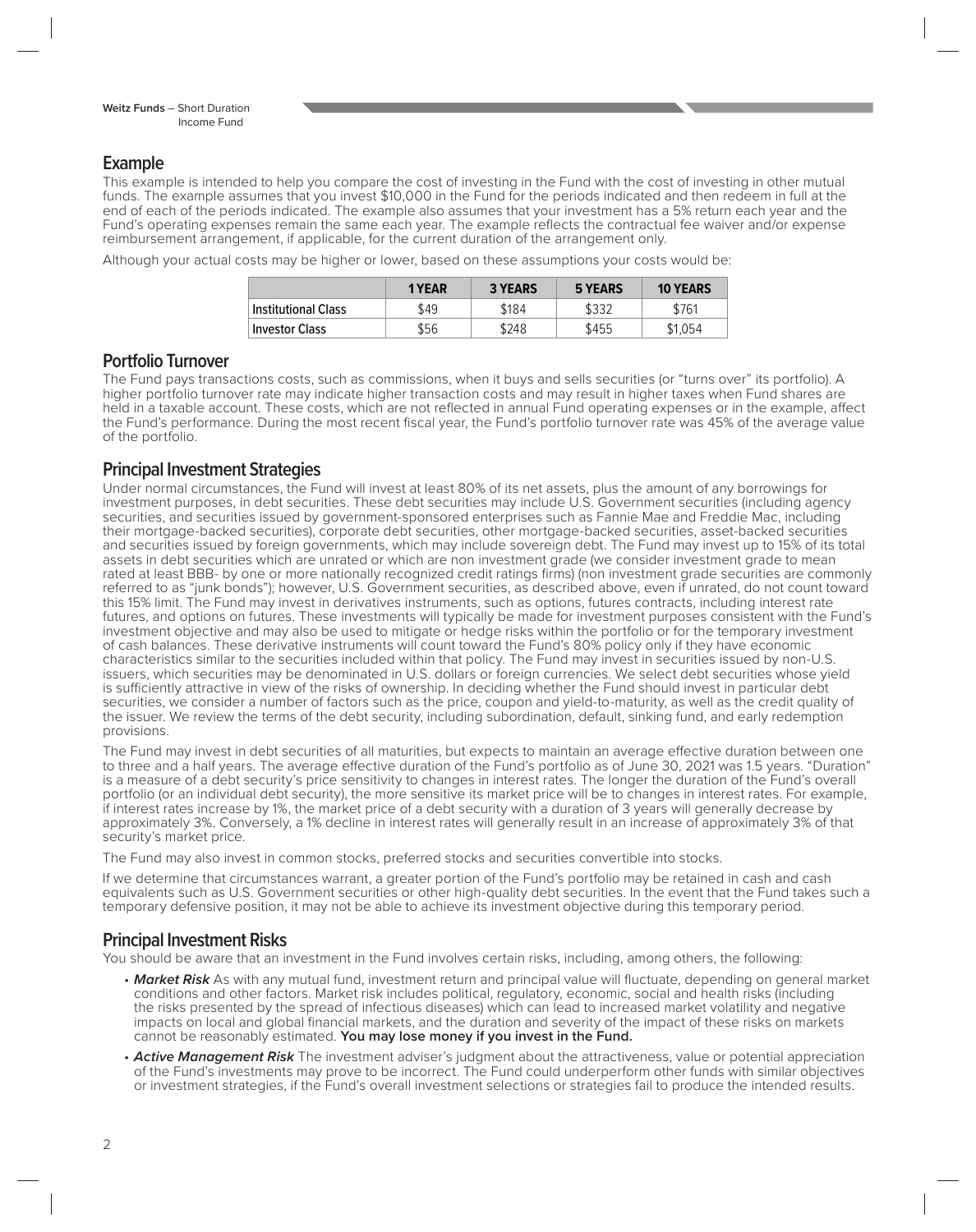- **Interest Rate Risk** Debt securities are subject to interest rate risk because the prices of debt securities tend to move in the opposite direction of interest rates. When interest rates rise, debt securities prices fall. When interest rates fall, debt securities prices rise. Changing interest rates may have sudden and unpredictable effects in the markets and on the Fund's investments. In general, debt securities with longer matures are more sensitive to changes in interest rates.
- **Credit Risk** The risk that the issuer of a debt security will fail to pay interest or principal in a timely manner or that negative perceptions of the issuer's ability to make such payments will cause the price of that security to fall. In general, lower-rated debt securities may have greater credit risk than investment grade securities.
- **Non-Investment Grade Debt (Junk Bond) Securities Risk** Non-investment grade debt securities (commonly referred to as "high yield" or "junk bonds") are speculative and involve a greater risk of default and price change than investment grade debt securities due to the issuer's creditworthiness. The market prices of these securities may fluctuate more than the market prices of investment grade debt securities and may decline significantly in response to adverse economic changes or issuer developments.
- **Call Risk** Certain debt securities may be called (redeemed) at the option of the issuer at a specified price before reaching their stated maturity date. Call risk is the risk, especially during periods of falling interest rates, that an issuer will call or repay a debt security before its maturity date, likely causing the Fund to reinvest the proceeds at a lower interest rate, and thereby decreasing the Fund's income.
- **Debt Securities Liquidity Risk** Debt securities purchased by the Fund that are liquid at the time of purchase may subsequently become illiquid due to, among other things, events relating to the issuer of the securities (e.g., changes to the market's perception of the credit quality of the issuer), market events, economic conditions, investor perceptions or lack of market participants. The Fund may be unable to sell illiquid securities on short notice or only at a price below current value.
- **Mortgage-Backed (and Other Asset-Backed) Securities Risk** Mortgage-backed securities (and other asset-backed securities) are generally structured for the securities holders to receive periodic payments as the securities issuer receives payments of principal and/or interest on the mortgages (or loans) in an underlying asset pool. Sometimes these securities are issued in separate tranches, which can mean the securities holders of one tranche receive payment in full before the securities holders of another tranche receive payments. Also sometimes credit support is provided for these securities, which can mean the securities issuer, an affiliated party or a third party provides additional assets, or makes additional promises, with respect to payment to the securities holders. Risks to the securities holders can include (i) the underlying asset pool may not pay as expected (which could mean sooner or later than expected), (ii) the securities issuer may have insufficient cash to make payment on the securities generally, or on certain tranches of securities and (iii) the credit support may be insufficient to make payment on the securities.
- **Government-Sponsored Enterprises Risk** Obligations of U.S. Government agencies and authorities (such as Fannie Mae and Freddie Mac) are supported by varying degrees of credit but generally are not backed by the full faith and credit of the U.S. Government. No assurance can be given that the U.S. Government will provide financial support to its agencies and authorities if it is not obligated by law to do so. In addition, the value of obligations of U.S. Government agencies and authorities may be affected by changes in the credit rating of the U.S. Government.
- **Non-U.S. Securities Risk** The Fund may invest in securities issued by non-U.S. issuers, which securities may be denominated in U.S. dollars or foreign currencies. Investments in non-U.S. securities may involve additional risks including exchange rate fluctuation, political or economic instability, the imposition of exchange controls, expropriation, limited disclosure and illiquid markets.
- **Derivatives Risk** Derivatives are instruments, such as futures and forward contracts, whose value is derived from that of other assets, rates or indices. The use of derivatives may carry more risk than other types of investments. Derivatives are subject to a number of risks including counterparty, liquidity, interest rate, market, credit and management risks, and the risk of improper valuation. Changes in the value of a derivative may not correlate perfectly with the underlying asset, rate or index, and in some cases the Fund could lose more than the principal amount invested. Currently, the use of some derivatives requires the Fund to segregate liquid assets to cover the Fund's obligations under the derivatives agreement or as required by regulations.
- **Failure to Meet Investment Objective** There can be no assurance that the Fund will meet its investment objective.

Your investment in the Fund is not a bank deposit and is not insured nor guaranteed by the Federal Deposit Insurance Corporation (FDIC) or any other governmental agency.

#### **Performance**

The following chart and table provide an indication of the risks of investing in the Fund by showing changes in the Fund's performance from year to year over the period indicated and by showing how the Fund's average annual total returns for the periods indicated, both before and after taxes, compared to those of a relevant broad-based securities market index. The Bloomberg Barclays 1-3 Year U.S. Aggregate Index, the Fund's primary comparative index, is generally representative of the market for investment grade, U.S. dollar denominated, fixed-rate taxable bonds with maturities from one to three years. The Fund's returns are also compared to the annual percentage change in the U.S. Consumer Price Index ("CPI") plus 1%. CPI represents the rate of inflation of U.S. consumer prices as determined by the U.S. Department of Labor Statistics. All Fund performance numbers are calculated after deducting fees and expenses, and all numbers assume reinvestment of dividends. Total returns shown include fee waivers and expense reimbursements, if any; total returns would have been lower had there been no waivers and/or reimbursements. The Fund's past performance is not necessarily an indication of how the Fund will perform in the future both before and after taxes. Effective December 16, 2016, the Fund revised its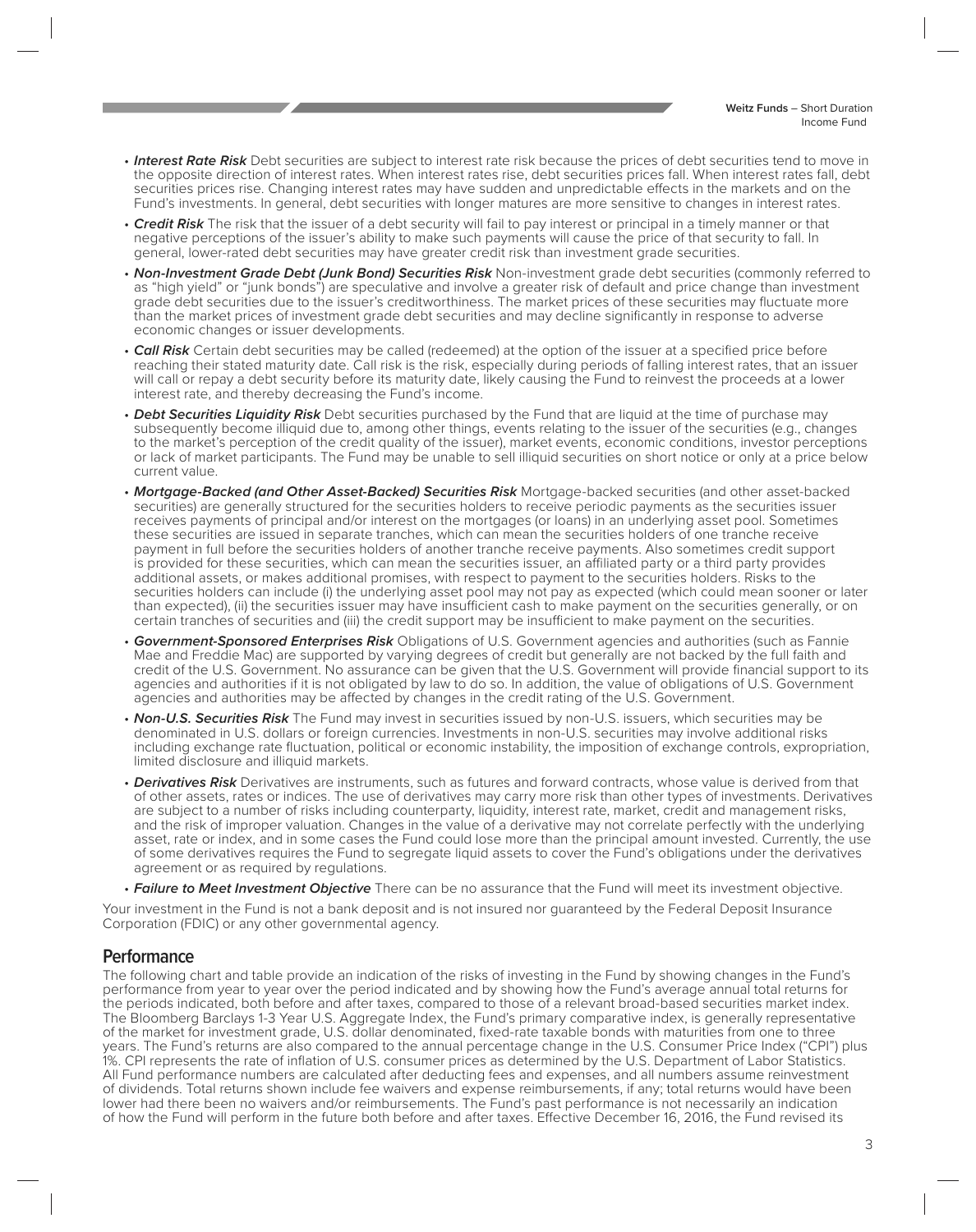principal investment strategies. The Fund's past performance in the bar chart and table for periods prior to December 16, 2016 reflect the Fund's prior principal investment strategies and may not be indicative of future performance results. Updated performance information is available at weitzinvestments.com or by calling us toll-free at 800-304-9745.



**Calendar Year Total Returns—Institutional Class**

The year-to-date return for the Fund's Institutional Class for the six months ended June 30, 2021 was 1.17%.

| <b>BEST AND WORST PERFORMING QUARTERS</b><br>(during the period shown above) |                     |        |                     |         |  |  |  |
|------------------------------------------------------------------------------|---------------------|--------|---------------------|---------|--|--|--|
|                                                                              | <b>Quarter/Year</b> |        | <b>Total Return</b> |         |  |  |  |
| Best quarter                                                                 | 2nd quarter 2020    |        | 3.80%               |         |  |  |  |
| Worst quarter                                                                | 1st quarter 2020    |        | $-2.15%$            |         |  |  |  |
| <b>AVERAGE ANNUAL TOTAL RETURNS</b><br>(for periods ended December 31, 2020) |                     |        |                     |         |  |  |  |
|                                                                              |                     | 1 Year | 5 Year              | 10 Year |  |  |  |
| <b>Institutional Class</b>                                                   |                     |        |                     |         |  |  |  |
| Return before taxes                                                          |                     | 3.34%  | 2.71%               | 2.27%   |  |  |  |
| Return after taxes on distributions                                          |                     | 2.29%  | 1.69%               | 1.34%   |  |  |  |
| Return after taxes on distributions and sale of fund<br>shares               |                     | 1.98%  | 1.63%               | 1.34%   |  |  |  |
| Investor Class return before taxes                                           |                     | 3.27%  | 2.54%               | 2.08%   |  |  |  |
| Comparative Indices (reflect no deduction for fees, expenses or taxes):      |                     |        |                     |         |  |  |  |
| Bloomberg Barclays 1-3 Year U.S. Aggregate Index                             |                     | 3.08%  | 2.17%               | 1.60%   |  |  |  |
| $CPI + 1%$                                                                   |                     | 2.38%  | 2.97%               | 2.76%   |  |  |  |

After-tax returns are calculated using the highest historical individual federal marginal income tax rates and do not reflect the impact of state and local taxes. Actual after-tax returns depend on an investor's tax situation and may differ from those shown. In some instances, the return after taxes may be greater than the return before taxes because you are assumed to be able to use the capital loss on the sale of Fund shares to offset other taxable gains. After-tax returns shown are not relevant to investors who hold their Fund shares through tax-deferred arrangements, such as a 401(k) account or individual retirement account (IRA).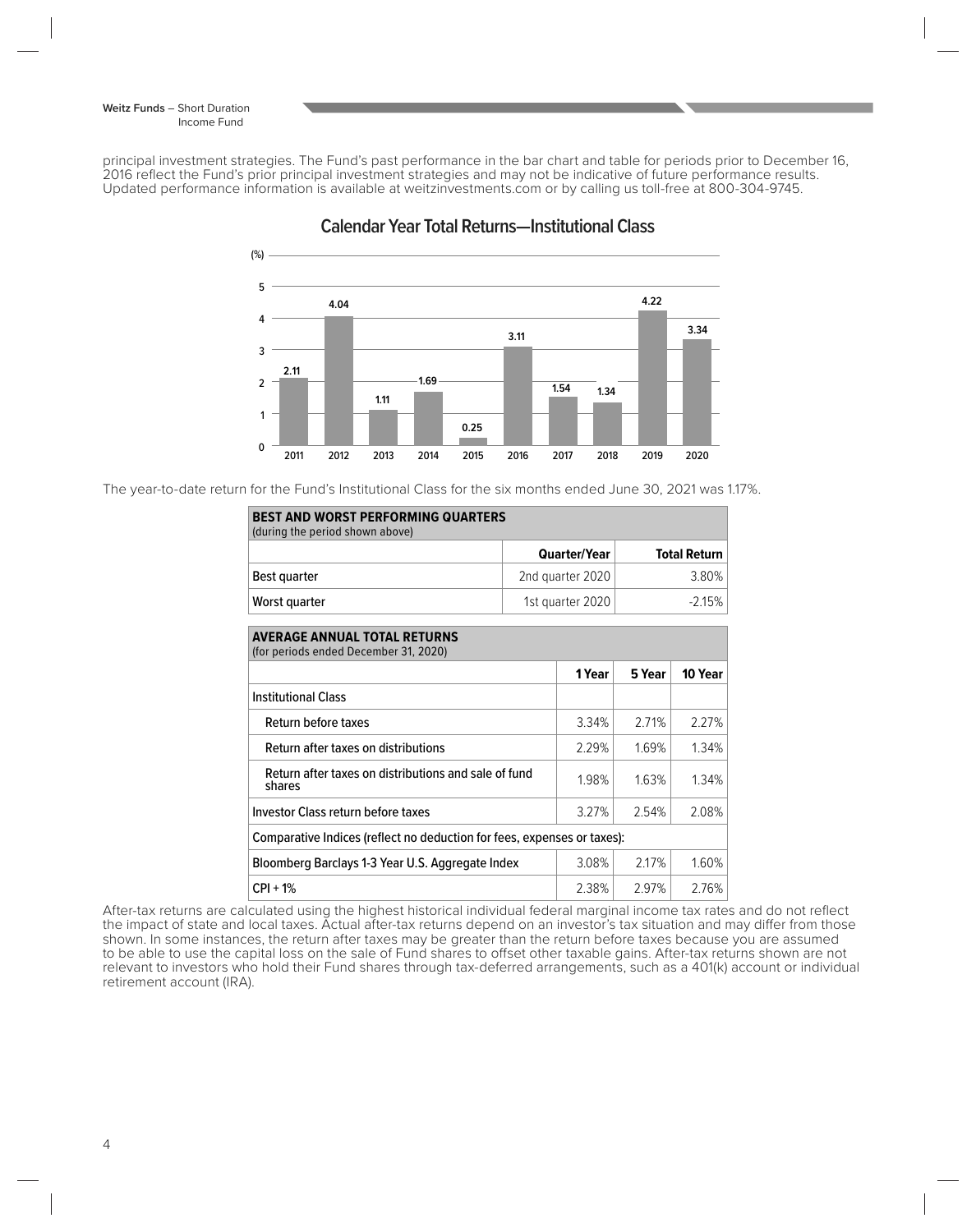#### **Fund Management**

#### **Investment Adviser**

Weitz Investment Management, Inc. ("Weitz Inc.") is the investment adviser for the Fund.

**Portfolio Manager**

Thomas D. Carney, CFA, and Nolan P. Anderson are jointly and primarily responsible for the day-to-day management of the Fund. Mr. Carney became a portfolio manager of the Fund in 1996. Mr. Anderson became a portfolio manager of the Fund on July 31, 2017.

### **Purchase and Sale of Fund Shares**

For Investor Class shares, the minimum investment required to open an account in the Fund is \$2,500. The subsequent minimum investment requirement is \$25.

For Institutional Class shares, the minimum investment required to open an account in the Fund is \$1,000,000. The subsequent minimum investment requirement is \$25.

Investors may purchase, redeem or exchange Fund shares by written request, telephone, online, or through a financial intermediary on any day the New York Stock Exchange is open for business. You may conduct transactions by mail (Weitz Funds, c/o FIS Investor Services LLC, 4249 Easton Way, Suite 400, Columbus, Ohio 43219), by telephone at 800-304-9745, or online at weitzinvestments.com. Purchases and redemptions by telephone are only permitted if you previously established this option on your account.

#### **Tax Information**

The Fund's distributions may be taxable to you as ordinary income and/or capital gains, unless you are investing through a tax-deferred arrangement, such as a 401(k) plan or an IRA. Such tax-deferred arrangements may be taxed upon withdrawals made from those arrangements.

#### **Payments to Broker-Dealers and Other Financial Intermediaries**

If you purchase the Fund through a broker-dealer or other financial intermediary (such as a financial adviser), the Fund and/ or its investment adviser may pay the intermediary an administrative fee to compensate them for the services they provide (commonly referred to as administrative fee payments). These payments may create a conflict of interest by influencing the financial intermediary and your salesperson to recommend the Fund over another investment. Ask your salesperson or visit your financial intermediary's website for more information.